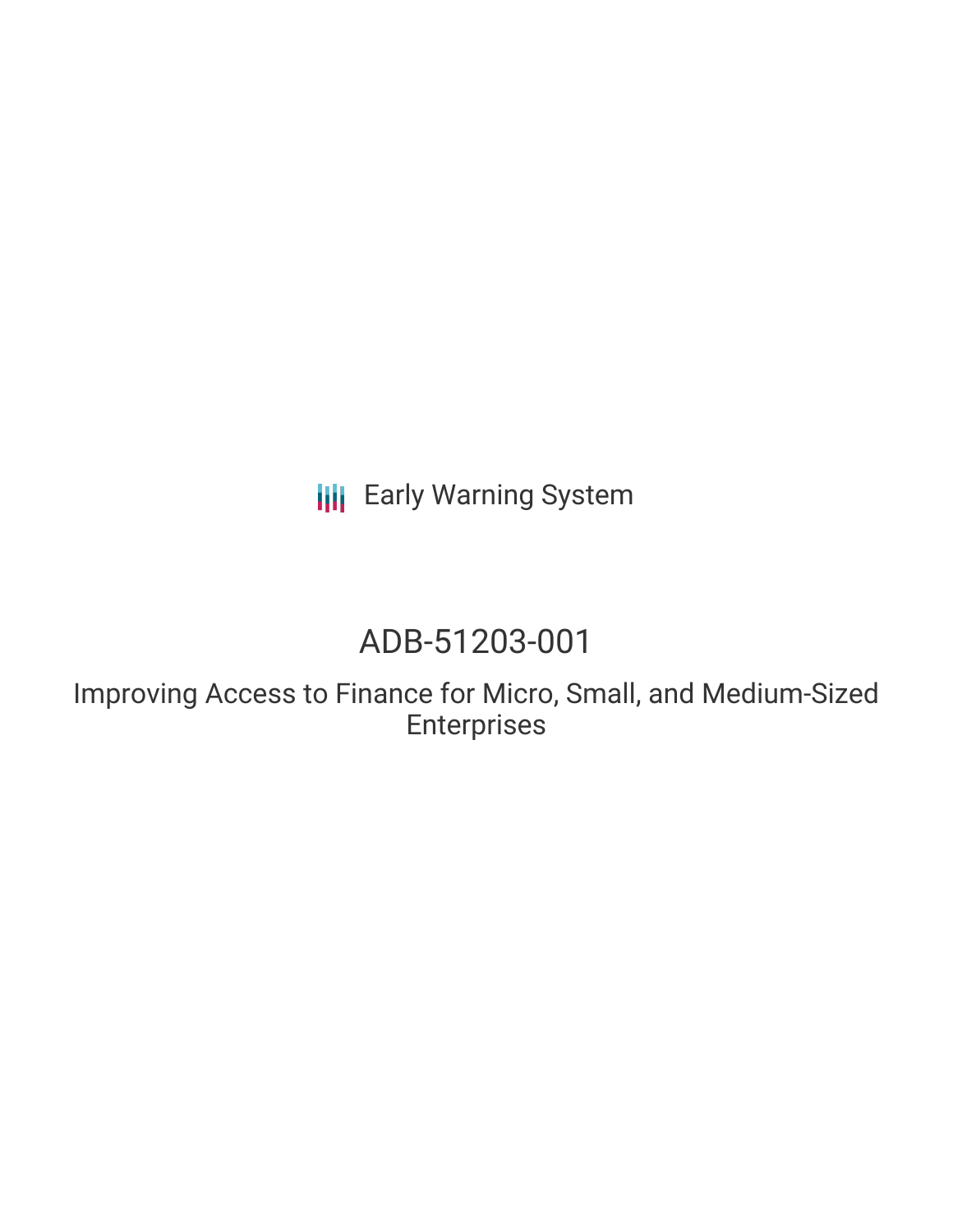

### **Quick Facts**

| <b>Countries</b>               | Sri Lanka                    |
|--------------------------------|------------------------------|
| <b>Financial Institutions</b>  | Asian Development Bank (ADB) |
| <b>Status</b>                  | Approved                     |
| <b>Bank Risk Rating</b>        | FI                           |
| <b>Voting Date</b>             | 2018-05-16                   |
| <b>Borrower</b>                | <b>DFCC Bank PLC</b>         |
| <b>Sectors</b>                 | Finance                      |
| <b>Investment Type(s)</b>      | Loan                         |
| <b>Investment Amount (USD)</b> | \$50.00 million              |
| <b>Loan Amount (USD)</b>       | \$50.00 million              |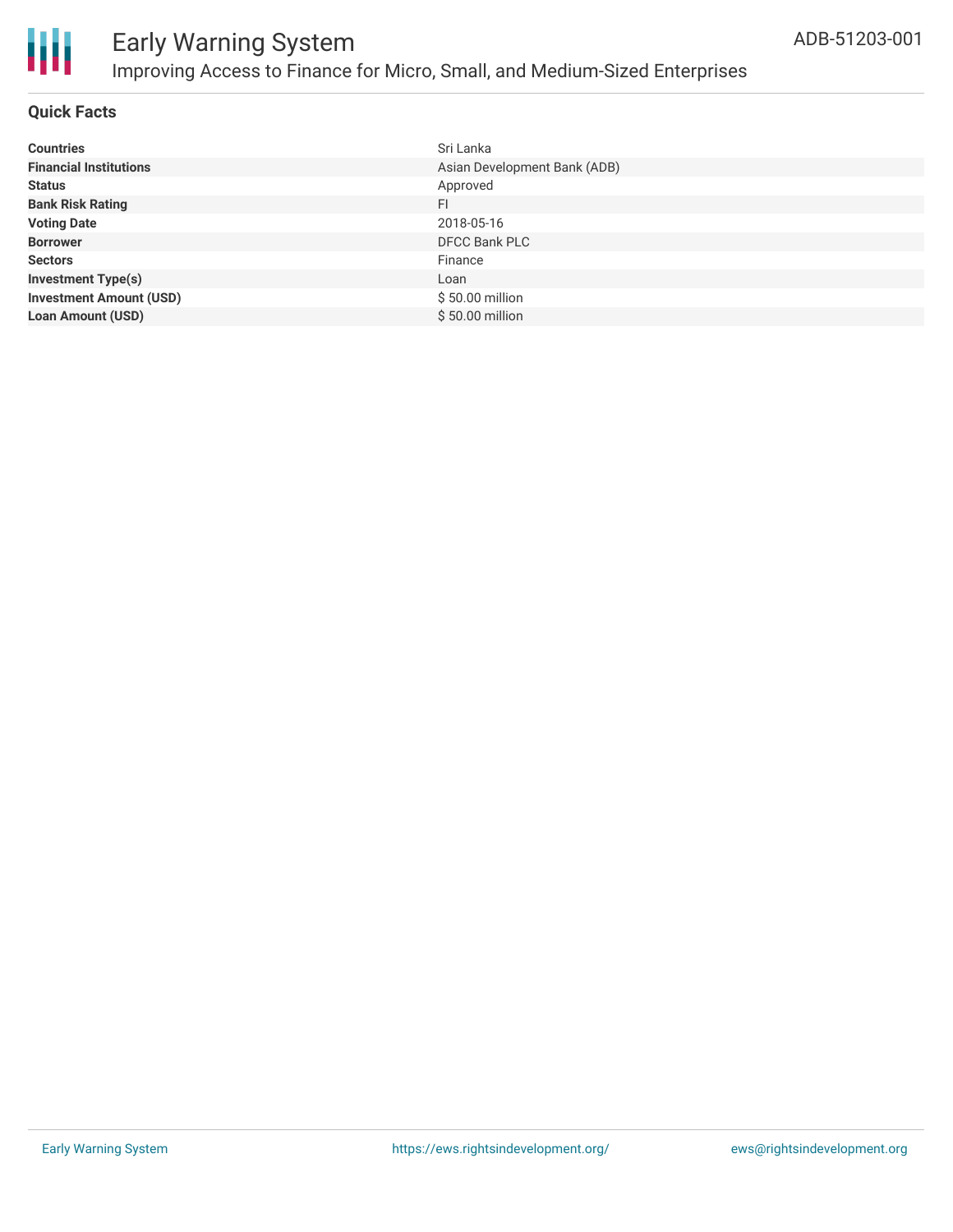

### **Project Description**

According to the bank website, "ADB will provide a senior loan of up to \$50 million to DFCC for micro, small, and medium-sized enterprises (MSME) finance." This project will enable the bank to provide longer-tenor MSME loans and help the bank diversify its funding sources.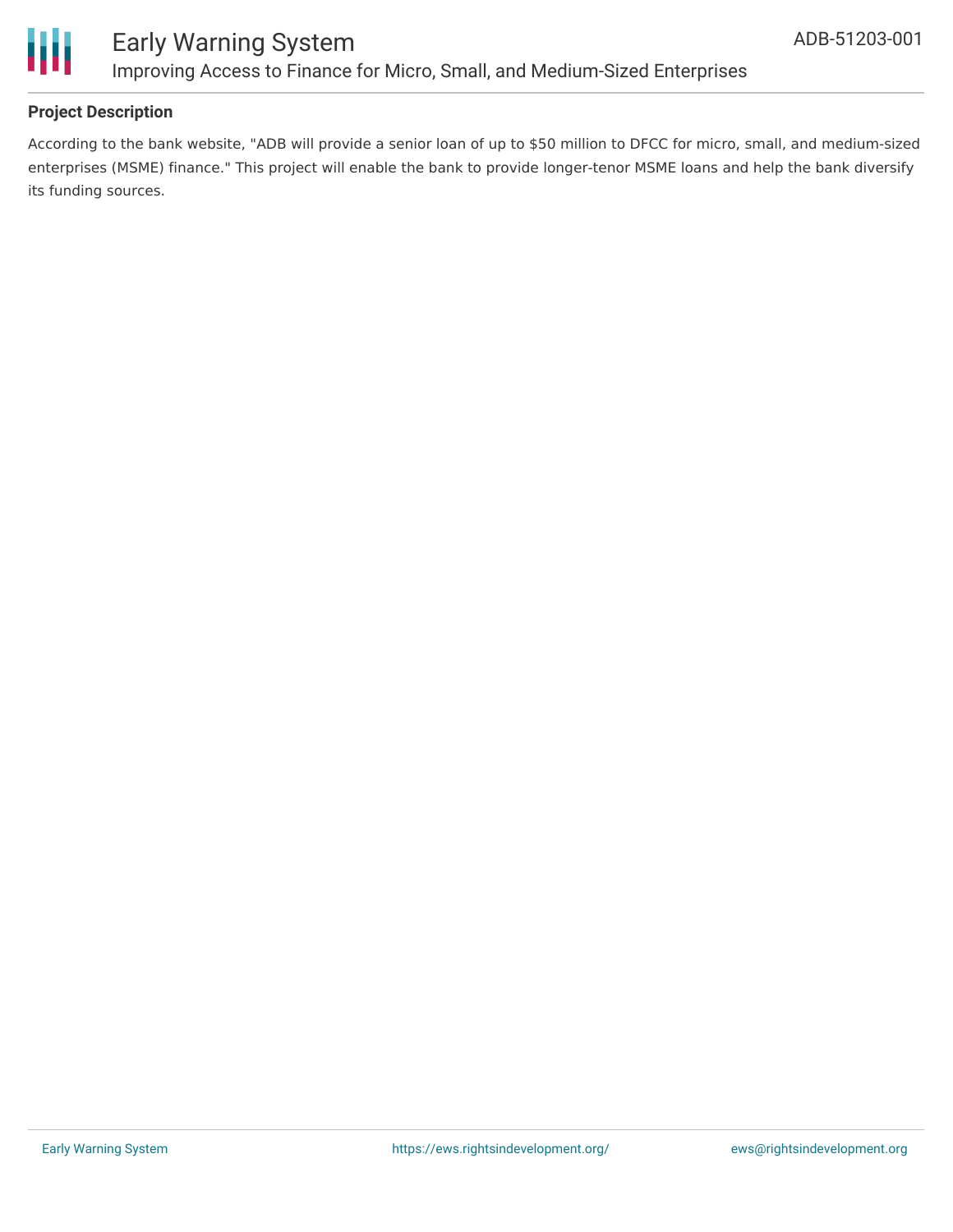

### Early Warning System Improving Access to Finance for Micro, Small, and Medium-Sized Enterprises

### **Investment Description**

Asian Development Bank (ADB)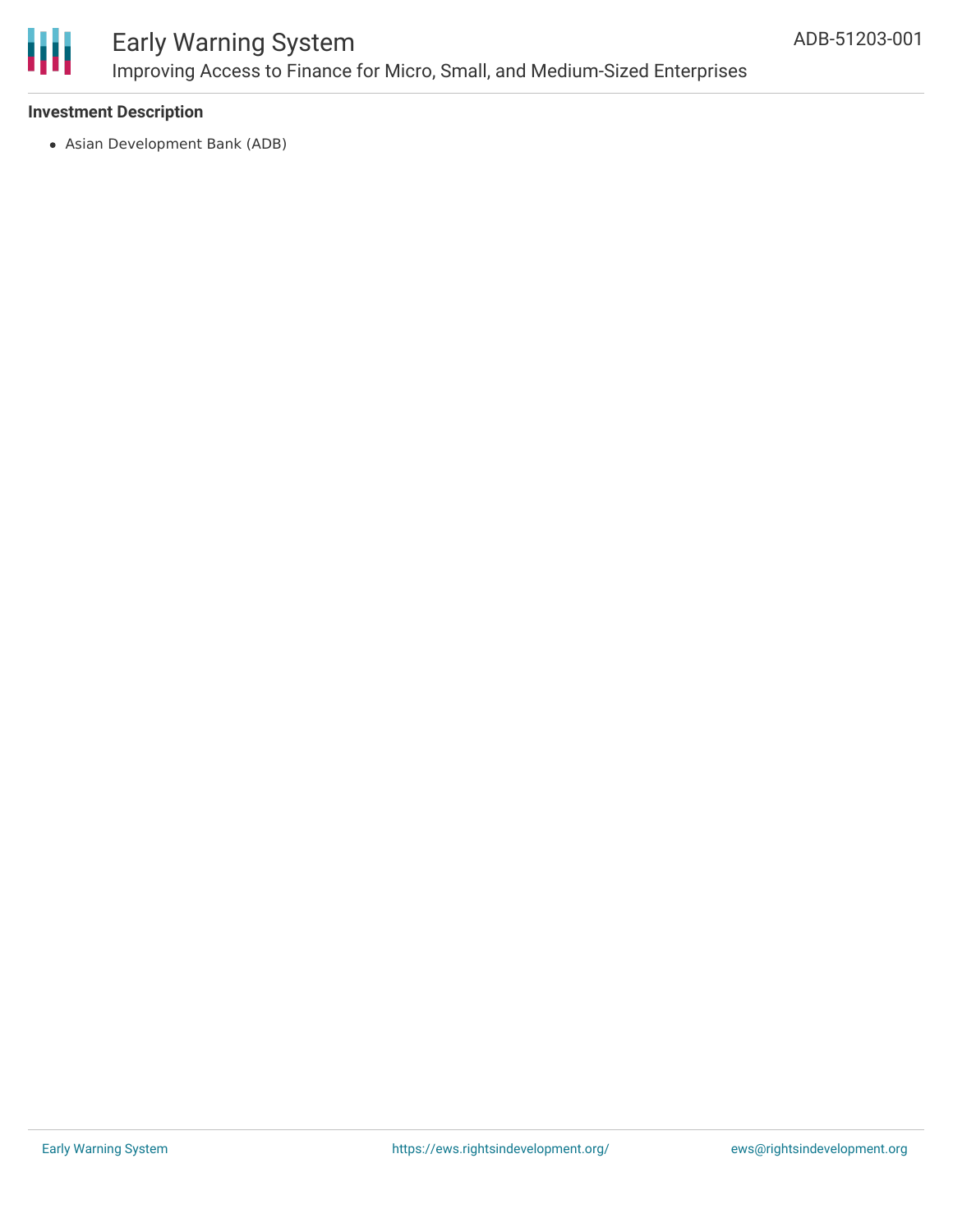

# 冊

### Early Warning System

Improving Access to Finance for Micro, Small, and Medium-Sized Enterprises

| <b>Private Actor 1</b> | <b>Private Actor</b><br>Role | <b>Private Actor</b><br>1 Sector | <b>Relation</b>          | <b>Private Actor 2</b> | <b>Private Actor</b><br>2 Role | <b>Private Actor</b><br>2 Sector |
|------------------------|------------------------------|----------------------------------|--------------------------|------------------------|--------------------------------|----------------------------------|
|                        |                              | $\overline{\phantom{a}}$         | $\overline{\phantom{0}}$ | DFCC Bank PLC          | Client                         | $\overline{\phantom{0}}$         |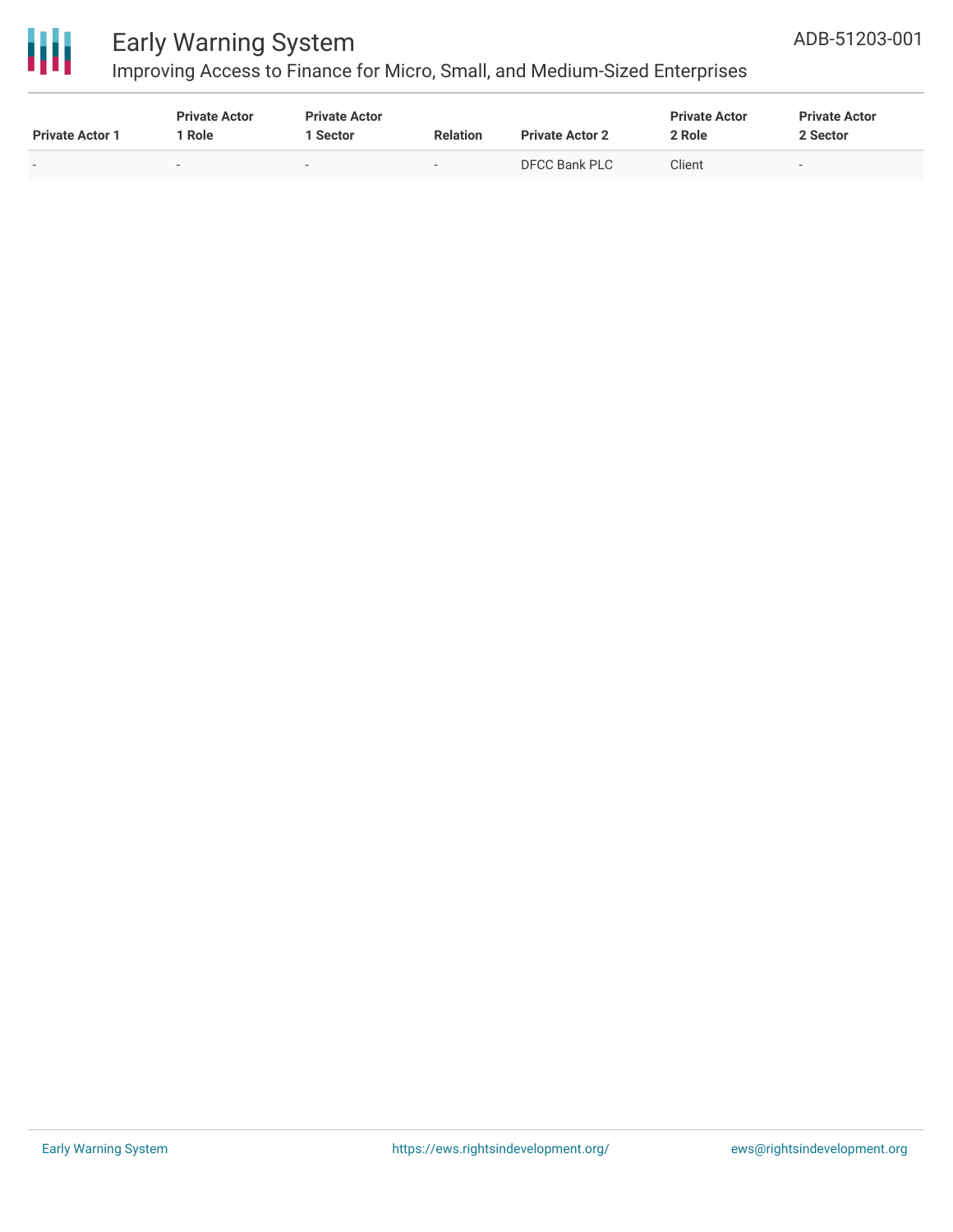

#### **Contact Information**

**Responsible ADB Department** Private Sector Operations Department **Responsible ADB Division** Private Sector Financial Institutions Division **Responsible ADB Officer** Huang, Biao

#### **ACCOUNTABILITY MECHANISM OF ADB**

The Accountability Mechanism is an independent complaint mechanism and fact-finding body for people who believe they are likely to be, or have been, adversely affected by an Asian Development Bank-financed project. If you submit a complaint to the Accountability Mechanism, they may investigate to assess whether the Asian Development Bank is following its own policies and procedures for preventing harm to people or the environment. You can learn more about the Accountability Mechanism and how to file a complaint at: http://www.adb.org/site/accountability-mechanism/main